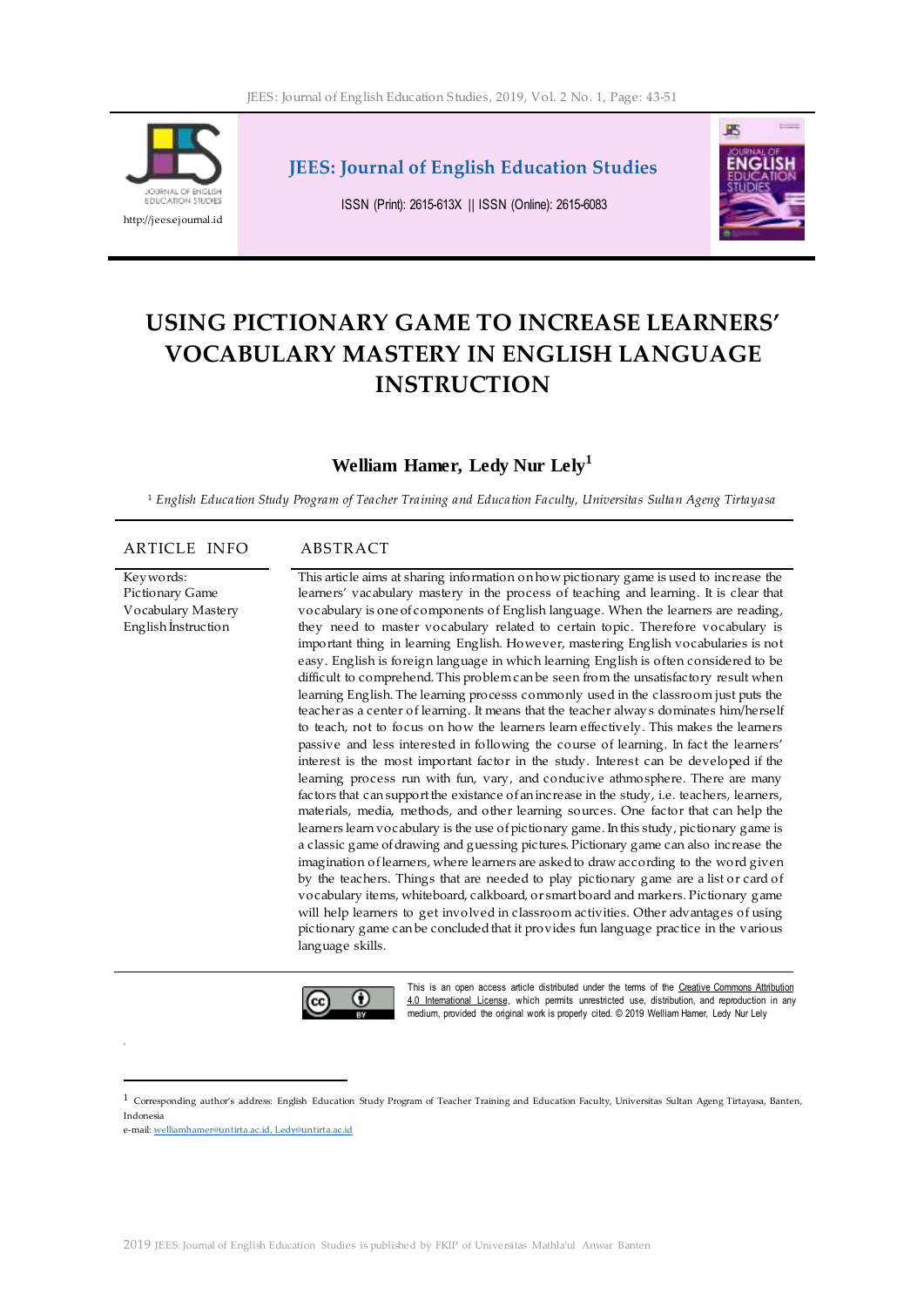# **INTRODUCTION**

Instruction is the arrangement of information and environment to facilitate learning. By environment, we mean not only where instruction takes place but also the instructional media, methods, and other teaching equipments needed to convey information and guide the learners' study. Therefore, the arrangement of information and the environment is normally the responsibility of the teachers. The choice of the strategy of instruction determines the environment (the methods, media, and other facilities) and the way information is used (Heinich *et al.,* 1996).

Dealing with the statement above, it can be said that the teachers play an important role to faciliate the learners by involving the selection, arrangement, and delivery of information in an appropriate environment (instructional media, materials, and teaching methods) and the way the learners interact with that information in the teaching and learning activities in the classroom. Therefore, it needs to consider that the teachers should be aware of the learners that they are supposed to be actively involved in the process of teaching and learning through integrated language teaching and learning.

It can be inferred that an English teacher must be creative and imaginative to lead his/her learners to be able to learn English. He or she should be able to create the appropriate atmosphere. One of the efforts that the teacher must do is to promote the quality of applying the instructional media/technique. This is intended to achieve one of the ultimate aims of instructional aspect, to enable the learners to express their ideas in English. Considering the effectiveness of teaching and learning, the teacher should also notice the suitable strategies in designing and managing the learners in teaching-learning activities.

It is true to say that mastering English skills require vocabulary mastery so that the idea to say it can be implemented well. Vocabulary learning should be done effectively, actively, creatively as well as fun so that it does not make the learners saturated and bored. Therefore, the teachers are required to do learning and teaching vocabulary with creative, until became more meaningful to attract the learners to learn it. Good learning is to involve all activities of learning, i.e. it will be better if the teachers facilitate the learners with various instructional media and teaching methods adequately. Beside that, when delivering materials about vocabulary, it should be done by arrousing the learners' motivation in order that they feel happy and could actively involve themselves in following the learning and teaching activities. Therefore, the learners do not just limit themselves to sit in the place and listen to the explanation from the teachers. They should be invited to initiate their active participation to interact with the teacher and their friends as well.

Vocabulary is one of English components as a core of ability to listen, to speak, to read and to write. Without having ample vocabulary and the right strategy to obtain a new vocabulary, the learners will get difficulties to optimize their own abilities in learning English. For instance, the learners are still confused to write what they see or they want, they are unable to communicate by using English, and they do not understand what the teachers say. Even when the materials delivered by teachers in class, most of the learners do not understand and they do not understand the meaning of difficult words. The learners still get difficulties to learn or memorize new vocabularies. The learners do not feel confident to communicate with their teachers when answering questions and fell hesitate to talk with their friends in the classroom activities as well as outside the classroom. The learners also cannot translate the difficult words, phrase, sentences, and paragraphs from English to Indonesian.

Looking at the learners' difficulties when learning vocabulary above, it can be said that the teacher should be able to choose the solutions to overcome the obstacles of inadequate vocabulary in order that the learners are able to learn English well. So, one of the instructional media/methods to facilitate the learners in increasing their vocabulary mastery is pictionary game. It is necessary to inform that pictionary game can make the learners learn English vocabulary easily. By using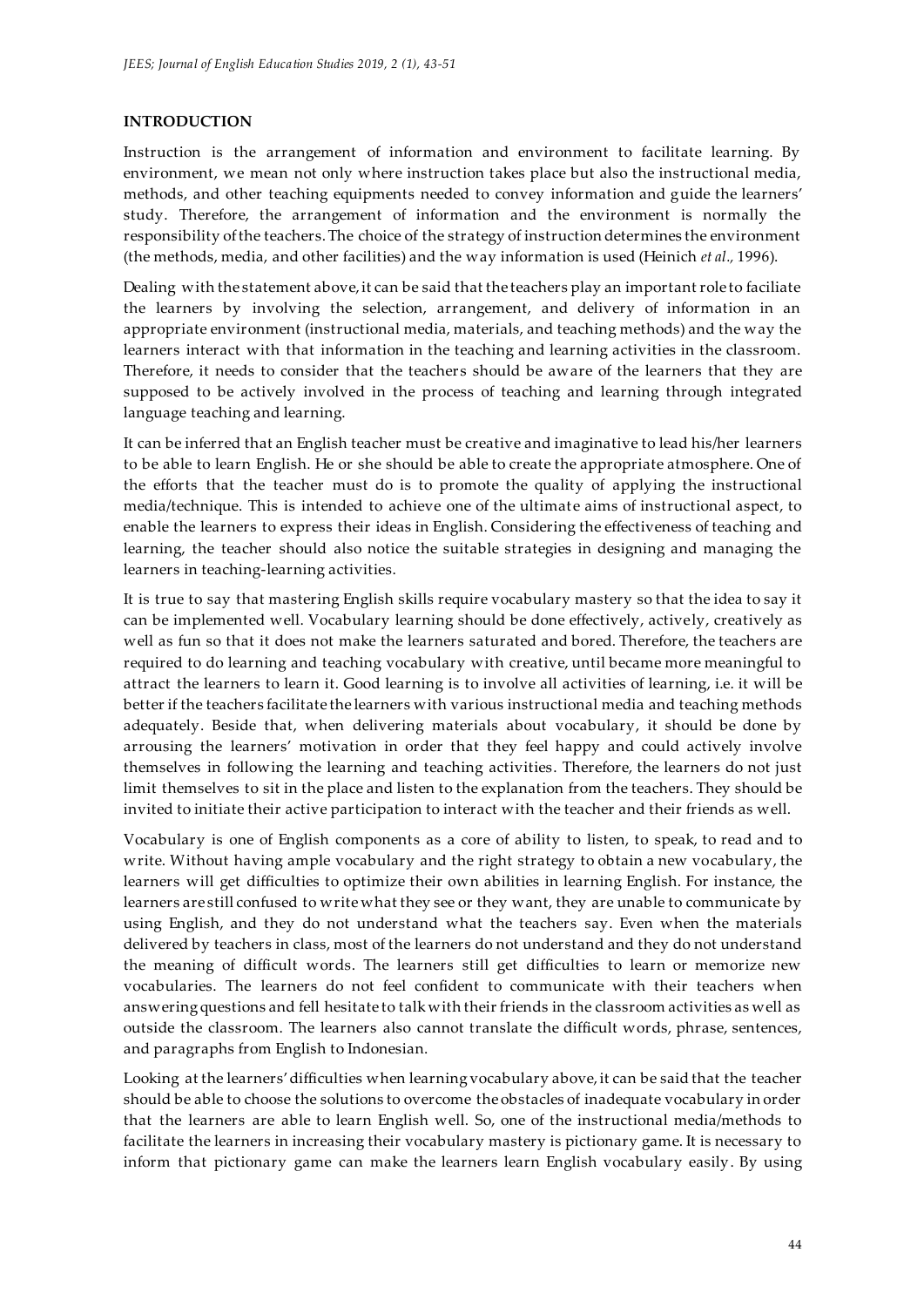pictionary game, it can increase the learners' motivation to practice their English enthusiastically as well as create the atmosphere of teaching and learning English more interesting and fun.

# **LITERATURE REVIEW**

## **The Nature Of Vocabulary**

Vocabulary is a major part of almost every standardized test, including reading achievement tests, college entrance exams, and armed forces and vocational placement test (Nist and Mohr, 2002). Vocabulary is very important, it is one of the measurements of language learners whether someone is successful in learning language or not. Then, the teaching of vocabulary has to communicative effectively. Learners should be able to make themselves understand and use their current proficiency. They should try to avoid confusion in the message due to the mastery of vocabulary.

In addition, the National Reading Panel (in Hiebert and Kamil, 2005) states that vocabulary is not a developmental skill or one that can ever be seen as fully mastered. The expansion and elaboration of vocabularies is something that extends across a lifetime. Vocabulary is the knowledge of meanings of words used to express ideas, feeling, and information to each people around the world.

Meanwhile, Nunan (2015) says that vocabulary is useful to keep a word list of the 1.000 most common words on hand and use it as a reference tool. Vocabulary is foundation or a basic of a language that an individual can use when writing or speaking, and to assign meaning when listening or reading.

Based on the explanation above, it could be concluded that vocabulary is a list of words with their meanings that accompanies a text book in a foreign language. Then, it is important to teach vocabulary first to the learners. Vocabulary plays a significant role in supporting the mastery of language skills such as listening, speaking, reading and writing which are called four skills of language. In order to communicate well in language, learners should acquire an adequate number of words and should know how to use them accurately.

There are many kinds of instructionl media as well as strategies and/or techniques in presenting vocabulary to the English learners. It can be summarized that the ways in teaching vocabulary in English classrooms depend on the teacher how to select and use the best technique in order to make learners feel enjoyable and not to make them feel bored, because teacher as a facilitator has to be able to assist the learners to choose the solutions on each problem in learning and teaching vocabulary.

## **The Importance of Vocabulary**

Vocabulary has an importance function in language. By having a great number of vocabularies, the learners are expected to master four skills in English such as listening, reading, speaking, and writing. It means that the learners can listen and understand the materials easily delivered by the teacher. When reading English texts, the learners are able to comprehend easily without using dictionary so that they can enjoy reading. Then, the learners can also initiate and/or practice their productive skills (speaking and writing) confidently and naturally.

Stahl and Nagy (2005) revealed the same thing about the importance of vocabulary between people who understand the vocabulary and people who do not understand the vocabulary. They said that a person who knows more words can speak, and even think, more precisely about the world. A person who knows the terms scarlet and crimson and azure and indigo can think about colors in a different way than a person who is limited to red and blue. A person who can label someone as pusillanimous or a recreant can better describe a person's cowardly behavior. Words divide the world; the more words we have, the more complex ways we can think about the world.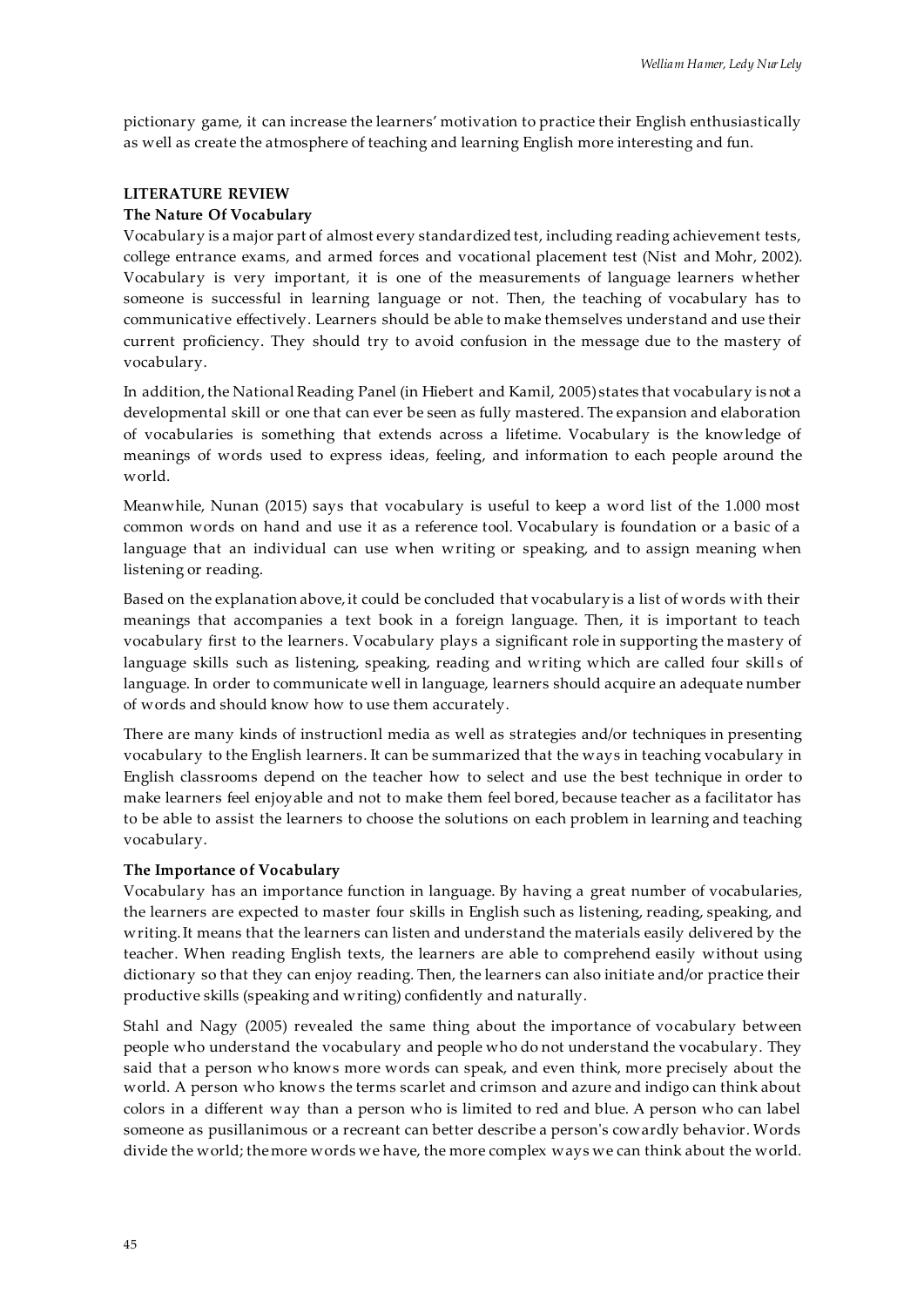As we know that vocabulary is the basic element in language, it means that it is necessary to learn vocabulary first when we start learning language, especially English because vocabulary is the first or beginning step or stages when we learn the language. In other words, vocabulary has an important role and should be given from the beginning stages in order to make the learners master in vocabulary. Therefore, the learners who have adequate vocabulary will be able to use the suitable or appropriate words in sentences for each situation in making communication to other people.

Learners often instinctively recognize the importance of vocabulary to their language learning. Teaching vocabulary helps learners understand and communicate with others in English. View vocabulary items as a boring list of words that must be defined and memorized by the learners, lexical forms are seen in their central role in contextualized, meaningful language.

Similarly, according to Simpson (2011), lexical knowledge is central to communicative competence and to the acquisition of a second language. If we do not know the vocabulary then we will have difficulty to know the science of language. He further stated that the term lexis, from the ancient Greek for 'word' refers to all the words in a language, the entire vocabulary of a language.

# **The Aspects In Learning Vocabulary**

There are many ways that will help the learners expand their vocabulary and proficiency, they are as follows:

a. Word Clasess

According to Thornbury (2002), a word is a microcosm of human consciousness. All languages have words. Language emerges first as words, both historically, and in terms of the way each of us learns our first and any subsequent langauges. Word is classified based on its functional category, it is called part of speech. Kinds of part of speech are: noun, pronouns, adjective, verb, adverb, preposition, conjunction, and interjection.

b. Word Families

We have seen how words may share the same base of root, but take different endings. A word that results from addition of an affix to a root, and which has a different meaning from the root, it is called derivative. For example: players, replay, and playful are each derivative of play. Derivatives and inflexions are both formed by the process of affixation. Affixes consist of suffixes, such as -ful and -er are at the end of a word. Meanwhile, prefixes, such as re-, un-, pre- , de- are at the beginning of a word.

**c.** Word Formation

In linguistics, an affix is a morpheme that is attached to a word stem to form a new word or word formation. There are several kinds of that, such as: compounding, blending, conversion, and clipping. Compounding is the combining of two or more independent words, as in the case of second-hand, word processor, paperback, and so on. Then, two words can be blended to form one new one, for instance: breakfast + lunch = brunch; information + entertainment = infotainment. Or a word can be co-opted from one part of speech and used as another, a process called conversion. Typically nouns are converted into verbs as in 'let's brunch tomorrow'. But other parts of speech can be converted as well, for example: she upped and left. Finally, new words can be coined by shortening or clipping longer words, such as: flu (from influenza), email (from electronic mail) and dorm (from dormitory).

d. Word Meaning

There are at least three word meanings, they are: synonyms which are items that mean the same, or nearly the same, for example: bright, clever, smart may serve as synonym of diligent. On the other hand, antonyms are items that mean the opposite; rich is an antonym of poor. Then, hyponyms are items that serve as specific examples of a general concept; dog, lion, mouse are hyponyms of animals.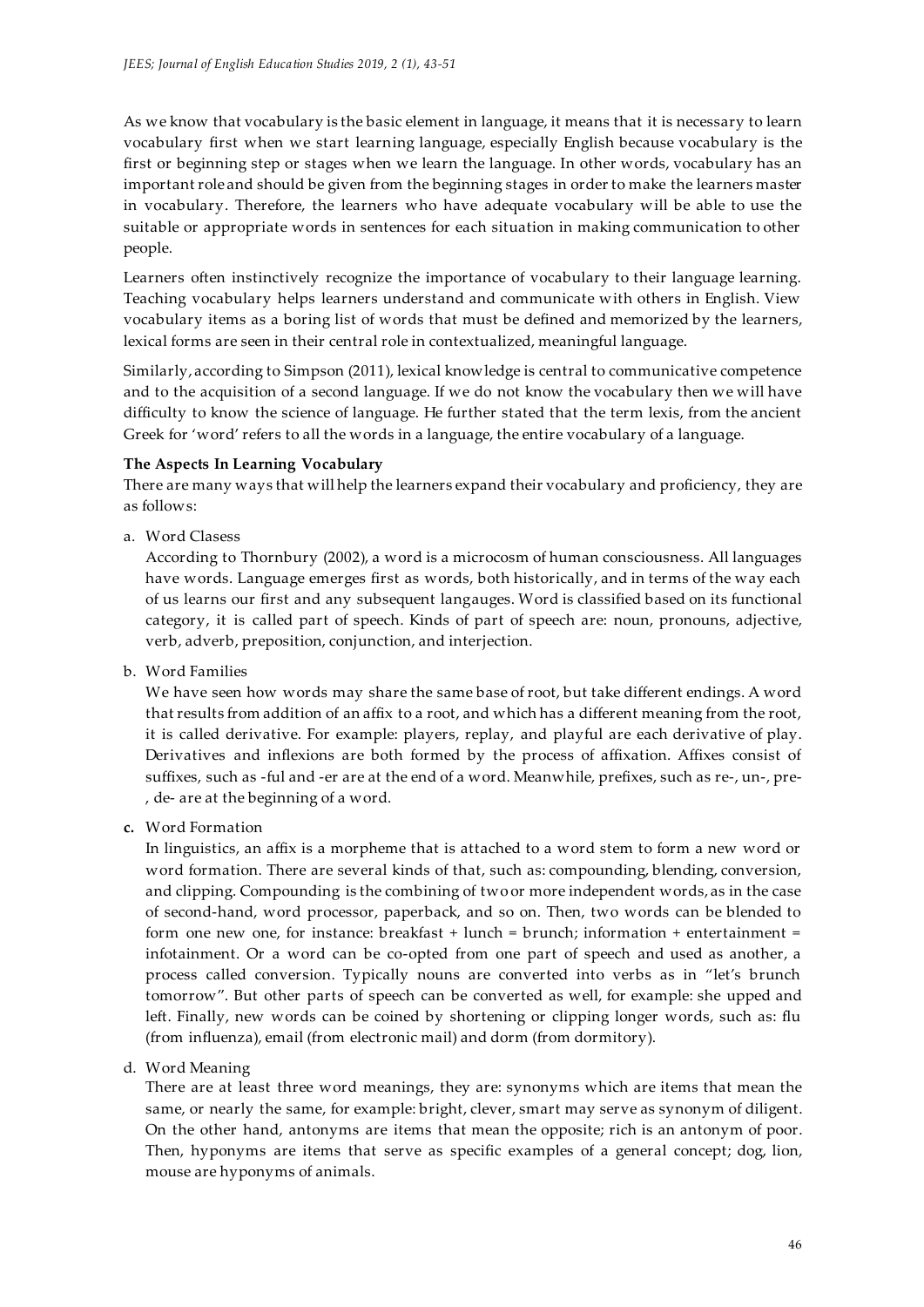## **The Assessment of Vocabulary**

According to Brown (2004), assessment is an ongoing process that encompasses a much wider domain. Whenever a learner responds to a question, offers a comment, or tries out a new word or structure, the teacher subconsciously makes an assessment of the learner's performance. Written work – from a jotted-down phrase to a formal assay – is performance that ultimetely is assessed by self, teacher, and possibly other learners. Reading and listening activities usually require some sort of productive performance that the teacher implicitly judges, however peripheral that judgement may be. A good teacher never ceases to assess learners, whether those assessments are incidental or intended. Meanwhile, tests are a subset of assessment; they are certainly not the only form of assessment that a teacher can make. Tests can be useful devices, but they are only one among many procedures and tasks that the teachers can ultimately use to assess learners.

In line with the statements above, it can be said that most of classroom assessment is formative assessment; evaluating learners in the process of forming their competencies and skills with the goal of helping them to continue that growth process. The key to such formation is the delivery by the teacher and internalization by the learners of appropriate feedback on performance, with an eye toward the future continuation or formation of learning. In other words, for all pract ical purposes, virtually all kinds of informal assessment should be formative. They have as their primary focus the ongoing development of learner's language. So, when the teachers give the learners a comment or a suggestion, or call attention to an error, that feedback is offered in order to improve the learners' langauge ability.

Similarly, Frazee and Rudnitski (1995) state that formative assessment is ongoing, and provides feedback and information on processes. Formative assessment also provides information on development over time. It differs from summative assessment in that summative assessment provides feedback on products and occurs at the end or summation of an activity. Summative assessment aims to measure, or to summarize, what a learner has grasped, and typically occurs at the end of a course or unit of instruction. A summation of what a learner has learned implies looking back and taking stock of how well that learner has accomplised objectives, but does not necessarily point the way to future progress. Final exams in a course and general proficiency exams are examples of summative assessment.

Reffering to the statements above, it can be inferred that assessment is a process of collecting the data that gives the description about learning development of the learners. The teacher must concern about it in order to determine whether the learners really have experienced the process of teaching and learning or not. The description is needed during the teaching-learning activity, so that the assessment is not only conducted at the end of period and/or semester*,* but it is also conducted during the activities.

Teacher who wants to know the learners' development of learning English should collect the data from the real activity while the learners use English. The data are taken from the learners' activity when they are learning English whether it happens in the class or outside it. Since vocabulary in one of English components to support the learners' competence in English skills, the mastery of vocabulary is badly needed to be considered in determining the quality of their English. In other words, it is necessary to know that the teachers are expected to apply vorious ways to assess their progress in learning, especially when learning to increase their vocabulary mastery.

By doing so, assessing vocabulary should have the same priority as other skills in that the important pillars of testing (validity, reliability, practicality, authenticity, transparency , and security) need to be considered in designing and evaluating tests of lexical knowledge and use. Therefore, measurement of language use currently cannot tell the size of a learner's vocabulary,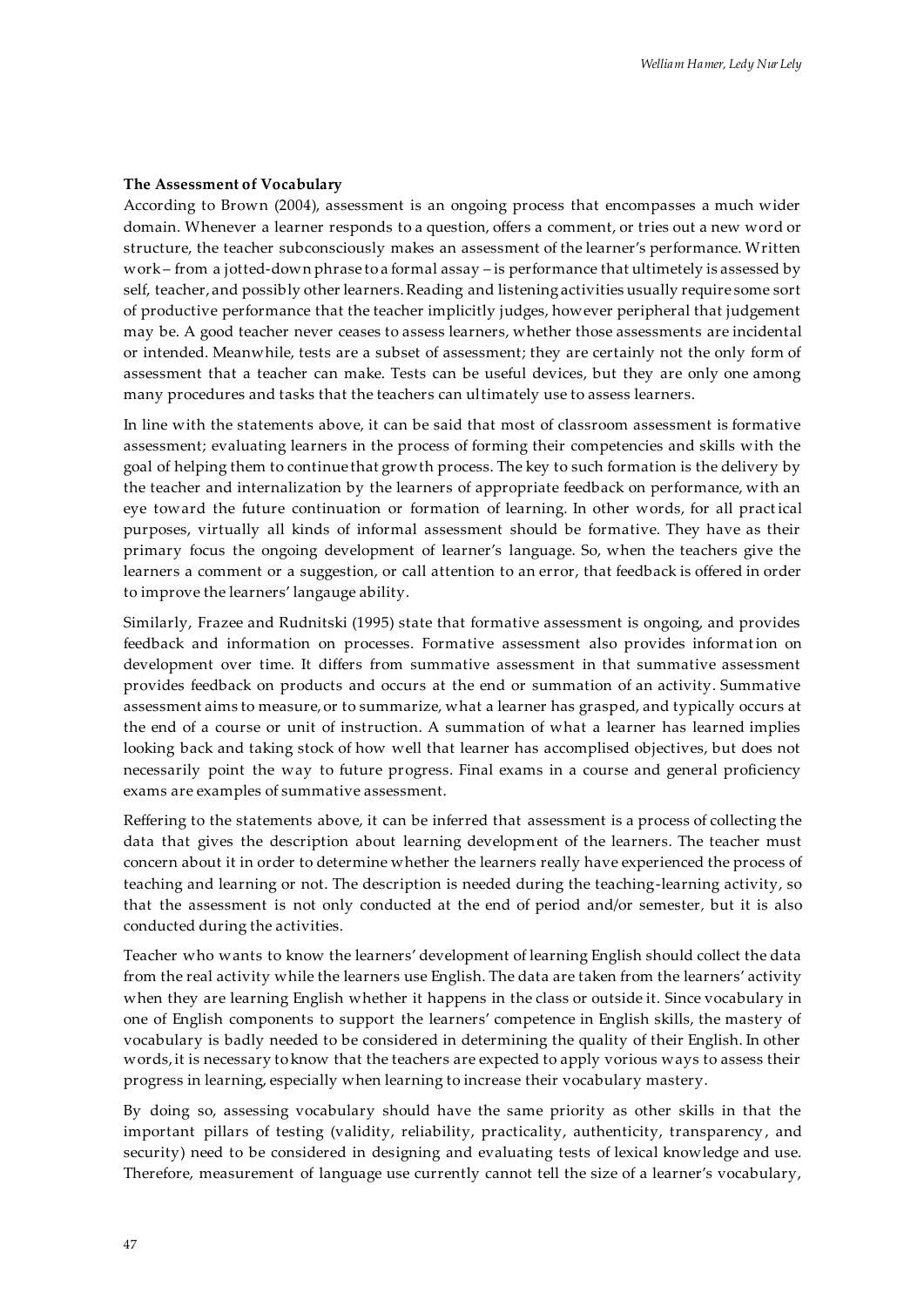but they indicate how skillful the learner is in drawing on vocabulary knowledge to perform communicative tasks.

According to Thornbury (2002), testing vocabulary has a useful 'backwash' effect: if learners know they are going to be tested on their vocabulary learning, they may take vocabulary learning more seriously. it means that testing vocabulary motivates learners to review vocabulary in preparation for a test. It also provides an excuse for further, post-test, review – when, for example, the teacher goes over the answers in class. In this way, testing can be seen as part of the recycling of vocabulary generally. In fact, the only difference between many recycling exercises and tests is that only the latter are scored.

Furthermore, according to Daller (2007), the most commonly used measurement of vocabulary is rating scale, where the vocabulary component is one of several subscales. The vocabulary subscale typically has four or five levels ranging from very poor knowledge of vocabulary to an excellent, sophisticated, and appropriate use vocabulary. There are five subscales in their ESL composition profile – content, organization, vocabulary, language use and mechanics. Each subscale has four levels and the vocabulary subscale's levels are as follows:

| No            | Level     | Criteria                                                                                                                                 |
|---------------|-----------|------------------------------------------------------------------------------------------------------------------------------------------|
|               | $20 - 18$ | Excellent to very good; sophisticated range, effective word/idiom (form,<br>choice, and usage). Word form mastery; appropriate register. |
| $\mathcal{D}$ | $17 - 14$ | Good to average; adequate range. Occasional errors of word/idiom (form,<br>choice, and usage) but meaning not obscured.                  |
| 3             | $13 - 10$ | Fair to poor; limited range, frequent errors of word/idiom (form, choice,<br>and usage). Confused or obscured meaning.                   |
| 4             | $9 - 7$   | Very poor; essentially translation. Little knowledge of English vocabulary,<br>idioms, and word form. Not enough to evaluate.            |

# **The Nature of Pictionary Game**

It is true to say that game is very important in teaching learning activities. It is very useful in understanding the words or sentences. In teaching English, in the case of vocabulary mestery, the teachers usually prepare some materials for their learners. According to Mutiah (2010), game is an education because giving a sense of satisfaction, excitement and happiness. The learners' interest and motivation can be increased under teaching vocabulary with game.

The game is activities that contain toys and plays. The play is the learning process. It means that game can increase learners' interest and their activities in following series of events in the process of learning and teaching in the classroom. Therefore, the functions of game are as follows:

- 1. Giving knowledge to learners through the learning process of plays.
- 2. Stimulating the development of the thought, copyright and language to be able to cultivate attitude, mental, as well as good manners.
- 3. Creating an environment play; giving a sense of security and fun.
- 4. Improving the quality of learning. Playing game has an important role in the development of learners on almost all areas, i.e. cognitive ability, affective ability psychomotoric ability, language ability, and social ability.

Referring to the information stated above, it can be said that game is very necessary to increase learners' vocabulary mastery. Therefore, the advantages of game are as follows:

- 1. Exercise motoric ability.
- 2. Exercise concentration.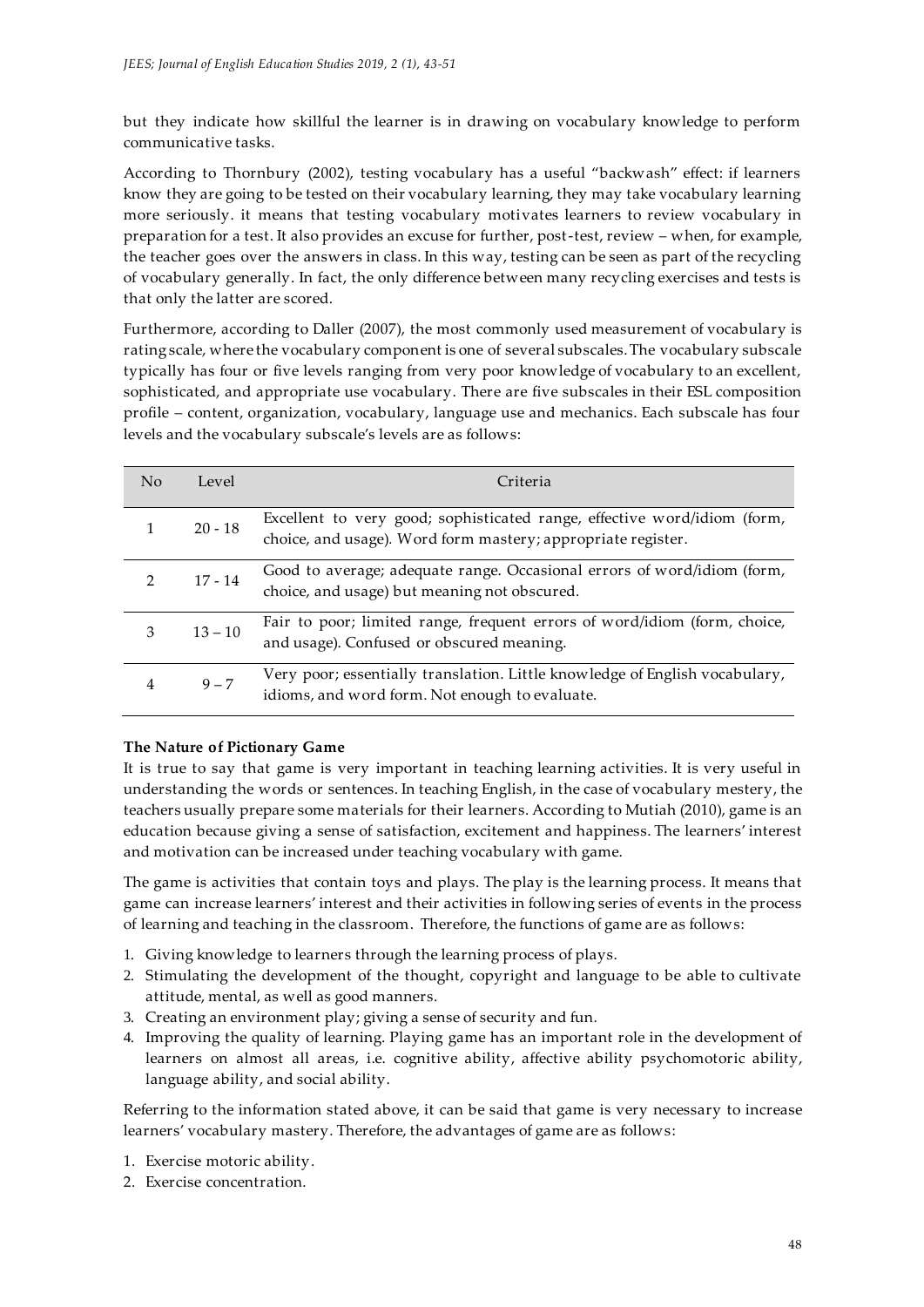- 3. Socialize advance ability (including competition).
- 4. Exercise speaking ability.
- 5. Add the insight.
- 6. Develop ability to problem solving.
- 7. Develop leadership of the soul.
- 8. Develop knowledge about the norm and value judgment.
- 9. Increase confidence.

Furthermore, pictionary game is a game that represents the picture of the word that should be guessed. Pictionary game is one of the most popular games. It can be used to teach vocabulary. Pictionary game was invented by a man named Robert Angel at the age of 24 years. In 1986, Pictionary game was introduced by him. This game became more popular since then as a meaningful tool that can be used to teach English, especially in increasing the learners' vocabulary.

From the information stated above, it can be said that pictionary game can be used as excellent teaching tool for developing communication and creative thinking skills; it is suit able to reinforce ideas in other subject matters for those learners who are visual learners; it can develop and reinforce any number of facts, figures, or concepts; pictionary rules will focus on the development of creative thinking. Additionally, Efiza (2017) informs that pictionary game is a game that involves the learners in guessing words or phrases from drawings. This game works in teams and each member of the team takes turns to be the artist.

There are many materials used in pictionary game, such as: a list or cards of vocabulary items, whiteboard, chalkboard, or smart board and markers. In addition, Using this pictionary game will help the learners to get involved in classroom activities. Since pictionary is a game that requires learners to work in a team, it will give learners opportunity to learn English in interactive ways.

## **DISCUSSION**

## **The Instruction and Implication of Pictionary Game**

To play pictionary game, each team moves a piece on a game board formed by a sequence of [squares.](https://en.wikipedia.org/wiki/Square) Each square has [a letter](https://en.wikipedia.org/wiki/Letter_(alphabet)) or shape identifying the type of picture to be drawn on it. The [objective](https://en.wikipedia.org/wiki/Goal) is to be the first team to reach the last space on the board. To achieve this , a player must guess the word or phrase being drawn by their partner, or if the player lands on an "all play" square, one player from each team attempts to illustrate the same concept simultaneously, with the two teams racing to guess first. The first player is to land and guess correctly at the finish wins.

In addition, in pictionary game, the team chooses one person to begin drawing; this position [rotates](https://en.wikipedia.org/wiki/Round-robin_tournament) with each word. The drawer chooses [a card](https://en.wikipedia.org/wiki/Playing_card) out of a deck of special pictionary cards and tries to draw pictures which suggest the word printed on the card. The pictures cannot contain any numbers or letters, nor can the drawer use verbal clues about the subject they are drawing. The teammates try to guess the word the drawing is intended to represent.

There are five types of squares on the board, and each pictionary card has a list of five words printed on it. Players must then draw the word which corresponds to the square on the board on which the team's marker is:

|   | Subject             |  |  |
|---|---------------------|--|--|
| n | Person/Place/Animal |  |  |
| Ш | Object              |  |  |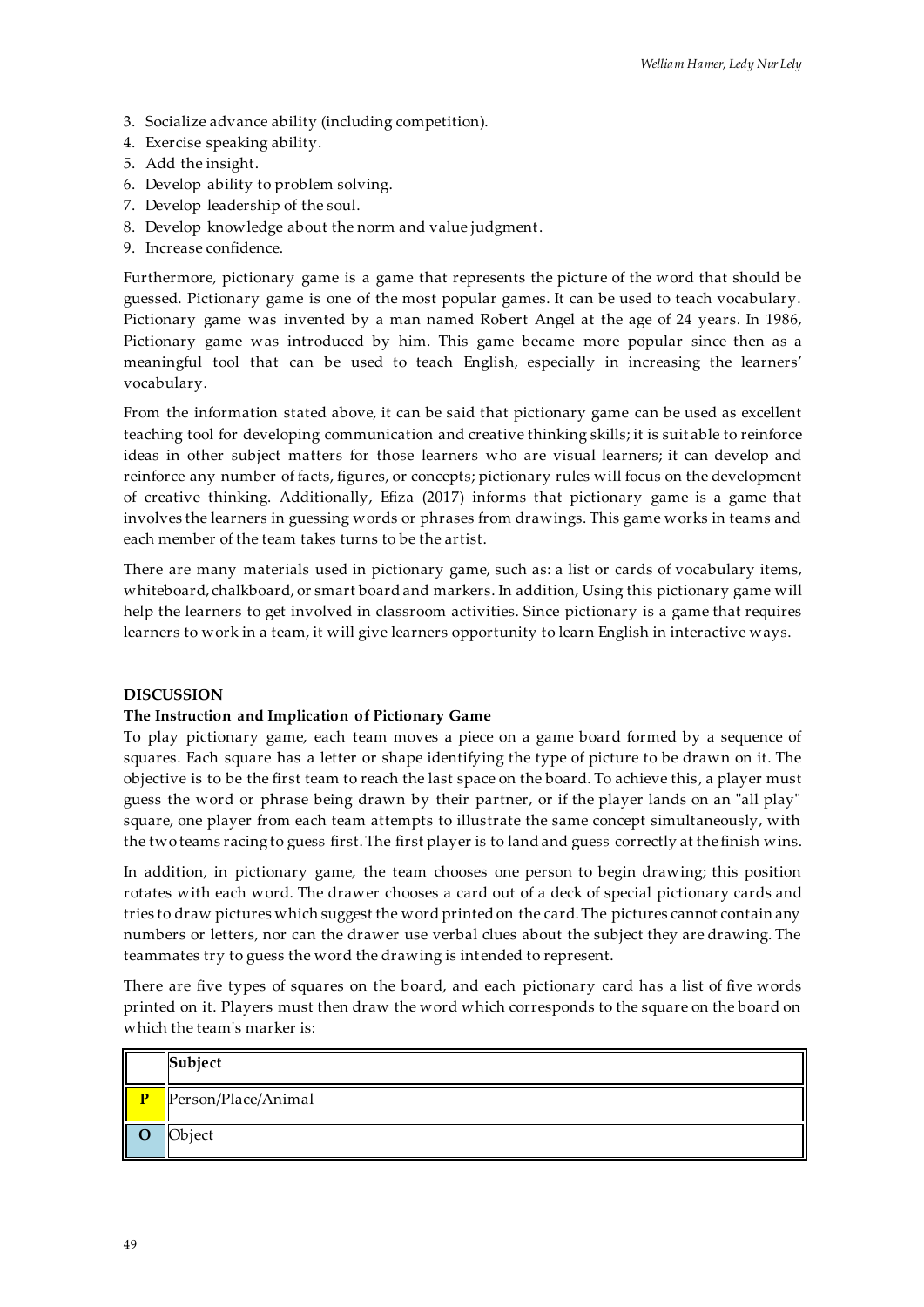| Α  | Action                                                                                                              |
|----|---------------------------------------------------------------------------------------------------------------------|
| D  | $\Delta$ Difficult (words which are difficult to represent in a drawing)                                            |
| AP | All Play                                                                                                            |
|    | Appears in certain versions. Player may pick a card and choose which word they wish to<br>draw from the five given. |

Based on the diagram above, it can be said that AP category (and a random selection of checkmarked words in other categories) are designated as "All Play". For "All Play," the teams compete against each other. Each team designates a player whose purpose w ill be to draw pictures. The team that guesses the word first gets to advance and take the next turn. If none of the teams guess the word, the turn passes to whichever team should have been next. One may not point or gesture to an object.

From the information stated above, it can be summarized that there are some instructions to apply pictionary game in the classroom, there are as follows:

- 1. Learners are divided into group. The number of groups can be depending on the number of learners in the classroom and also can be also divided based on the seat.
- 2. The teacher explains the rules of pictionary game.
- 3. Each of the groups is given a word to draw.
- 4. Each of the groups determines the others to draw and also to illustrate every word given by the teacher. The others can be the learners who sit down in front of the classroom and/or in the back side.
- 5. Teacher who puts collection of that word will draw in the front desk, along with a blank sheet of paper for drawing a number of many words to each of the learners.
- 6. After all learners are ready, the teacher gives warning to start and each of the learners starts to play it.
- 7. After a warning, one member of each group begins to take one of the cards and begin to draw, and then tell the members of the group to guess (students who are drawing only answer 'yes' if true and "no" if false).
- 8. Each learner as members of the group takes turns to go forward to take one of the card words and draws to guess by members of the group.
- 9. The winner is the most and the fastest group when guessing the words correctly.

By doing so, it is necessary to say that there are many advantages of using this pictionary game in language learning, for instance: pictionary game is very effective for visual learners or individuals. Therefore, it provides language practice in the various English skills, i.e. listening, speaking, reading, and writing; depending on the variation of the game. Moreover, pictionary game also encourages the learners' cooperative learning in the teamwork. However, there are also some weaknesses of using pictionary game, for examples: it only provides visual learning style. Some learners do not feel comfortable to work in a group. Pictionary game may also be difficult and sometimes frustrating for the learners who cannot draw well.

# **CONCLUSION**

After having discussed the principles of using pictionary game as well as the implementation process of playing pictionary game in the classroom with the purpose is to increase the learners' vocabulary mastery, it can be inferred that pictionary game as instructional methods and/or teacnique is one of many interesting vocabulary games in English instruction activities.